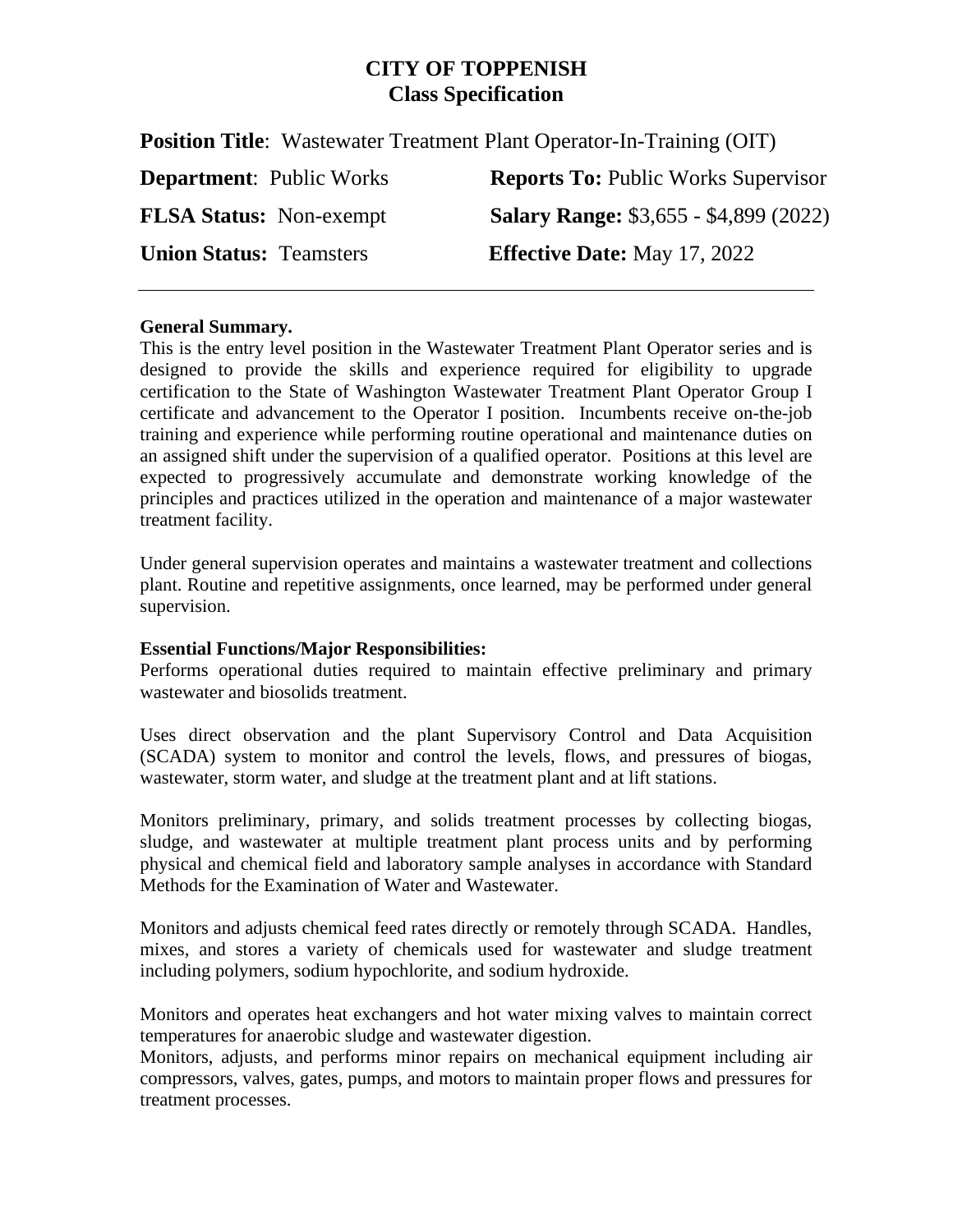Monitors sensors for temperature, carbon dioxide, hydrogen sulfide, lower explosive limit, pH, oxidation-reduction potential, turbidity, level, and pressure.

Provides verbal and written status reports concerning plant operations. Enters information into daily logs and computer system; records meter readings and laboratory test data; prepares computerized time sheets.

Cleans and maintains buildings, piping, wet wells, bar screens, grit chambers, clarifiers, digesters, tanks, chemical feed equipment, and sludge drying beds.

Operates trucks, backhoe, tractor, forklift, loader, and Vactor.

Requires regular and reliable attendance.

Performs other related duties as assigned.

#### **Ability To:**

Sufficient physical ability to work in both plant and field settings and to operate assigned equipment.

Learn and apply the principles/processes of wastewater treatment including preliminary and primary treatment units, solids digestion, biogas handling systems, sludge handling and plant-wide air, water, electrical and hydraulic support systems.

Learn and apply the principles/processes of mathematics and chemistry.

Learn and apply the principles/processes of basic hydraulic, mechanical, and electrical theory.

Learn and apply the principles/processes of flow, pressure, and level control equipment.

Learn and apply the principles/processes of recording, measuring, and testing instruments.

Learn and apply the principles/processes of biogas, water, wastewater, and sludge sampling and quality tests.

Learn and apply the principles/processes of basic industrial safety procedures and practices.

Learn and understand the application of the federal Clean Water Act, the Biosolids Rule, and the Standard Methods for the Examination of Water and Wastewater.

Operate basic hand and power tools.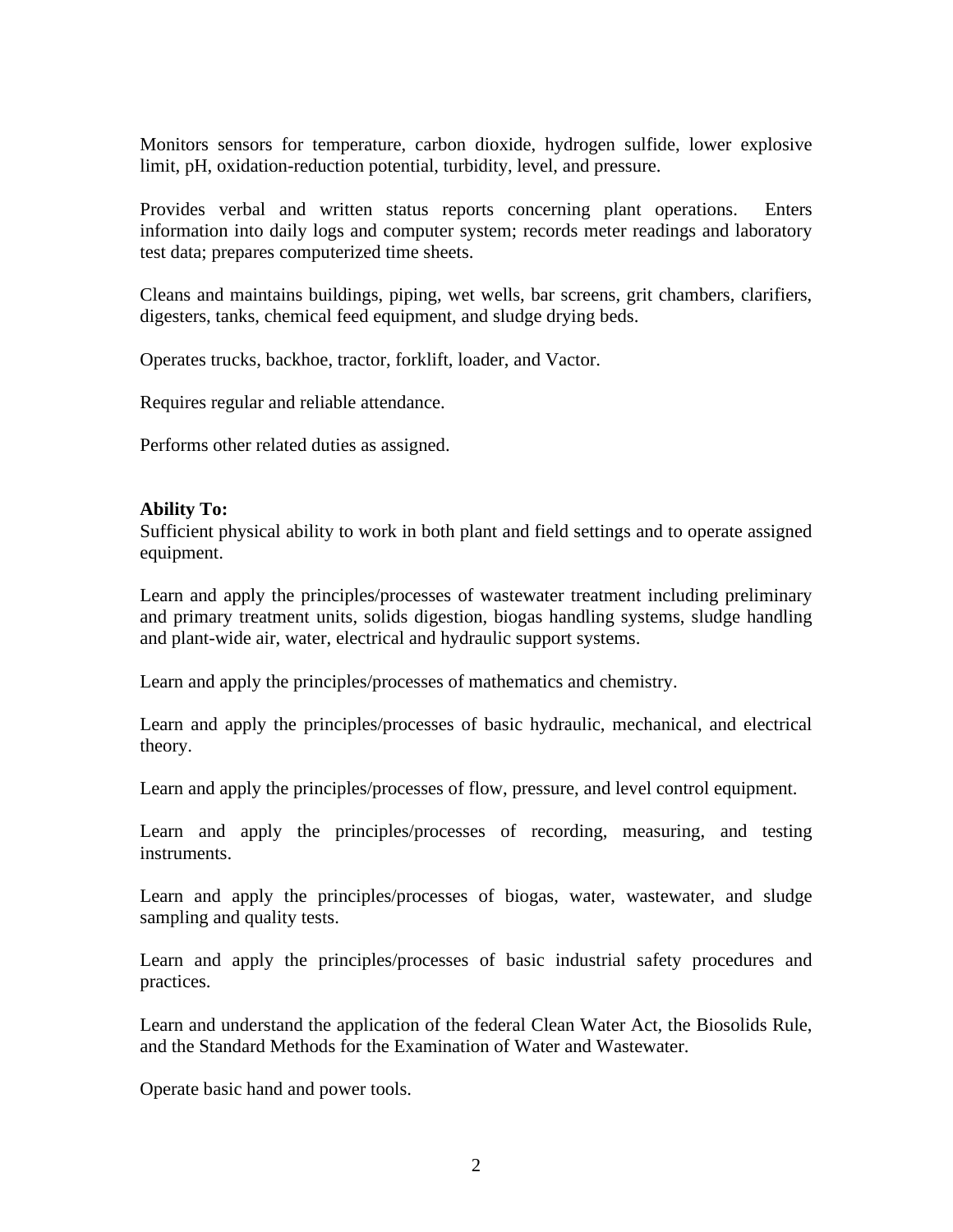Recognize abnormal operational and mechanical conditions through direct observations and through interpretation of SCADA and laboratory data.

Accurately read meters and gauges and detect faulty characteristics.

Keep logs and records of operations and input into the computer.

Collect samples and set up and perform laboratory and field analysis of wastewater and sludge samples.

Conduct preventative and corrective maintenance on plant equipment.

Establish and maintain effective working relationships.

Follow oral and written instructions.

Communicate effectively, both orally and in writing with appropriate use of business English including correct grammar, letter composition, spelling, and punctuation.

Demonstrate excellent analytical and organizational skills.

Perform moderately strenuous work.

#### **Education and/or Experience.**

High school graduation or equivalent and three (3) months of relevant experience (e.g., drinking, waste, or agricultural water systems, etc.) Three (3) relevant college credits and/or Continuing Education Units (CEUs) may be substituted for the three months of relevant experience.

Experience in Wastewater Treatment is preferred.

## **Licenses and Other Requirements.**

Valid Washington State driver's license.

Valid Washington State Class B Commercial Driver's License (CDL) with air brake and tank endorsements or ability to obtain license within three (3) months of appointment.

Washington State Department of Ecology Wastewater Treatment Plant Operator-In-Training certificate within six months of appointment.

Washington State Department of Ecology Wastewater Treatment Plant Operator Group I certificate within eighteen (18) months of appointment.